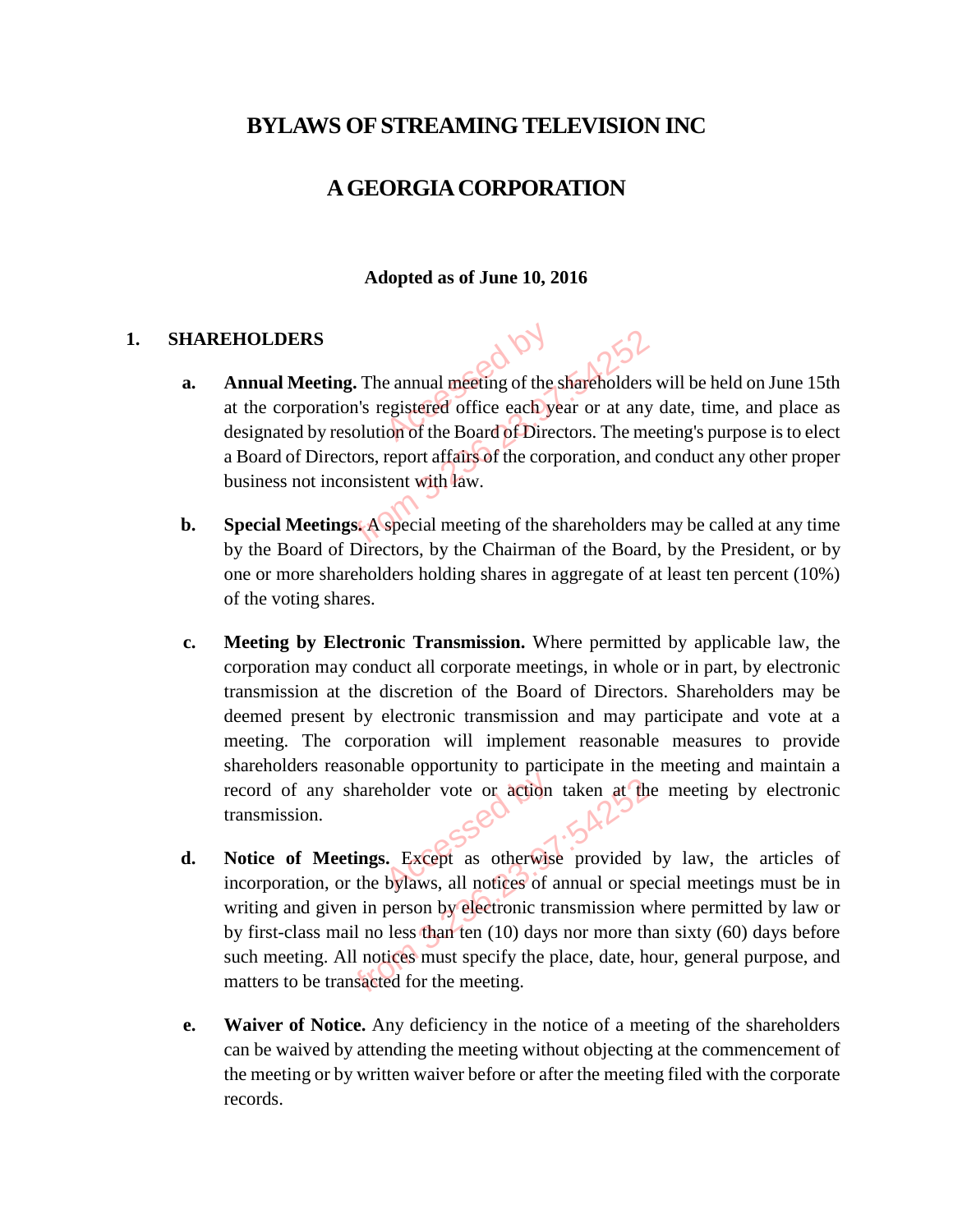- **f. Quorum; Adjournment.** The presence, in person or by proxy, of holders of a majority of shares entitled to vote at any shareholders' meeting constitutes a quorum for the transaction of business, except as otherwise provided by statute or the articles of incorporation. If a quorum is not met, the meeting may be adjourned to another date, time, or place announced at the meeting without further notice to shareholders, unless the adjournment is for more than thirty (30) days from the meeting or the Board fixes a new record date for the adjournment. No other business may be transacted if quorum is not met.
- **g. Voting.** Except as otherwise provided in the articles of incorporation, each share outstanding, regardless of class, is entitled to one vote on each matter submitted to a shareholder vote. Cumulative voting may be used when electing Directors. All elections will be determined by a majority of votes cast of the shares represented at a meeting, except as otherwise required by law or the articles of incorporation. herwise provided in the<br>ss of class, is entitled to<br>cumulative voting may<br>rmined by a majority of<br>otherwise required by la
- **h. Proxies.** Each shareholder entitled to vote may vote personally or execute proxies authorizing another person or persons the power to vote with respect to the shareholder's shares. The authorization may be made in writing, by electronic transmission, or orally by telephone as permitted by law. Unless otherwise stated in the proxy, a proxy automatically expires at the end of twelve (12) months from the date of execution. The revocability of a proxy will be governed by applicable state law. xcept as otherwise provided in the articles of i<br>g, regardless of class, is entitled to one vote on<br>der vote. Cumulative voting may be used whe<br>will be determined by a majority of votes cast of<br>except as otherwise required
- **i.** Shareholders' Agreements. Shareholders may enter into a written agreement as to how their voting rights may be exercised and establish their own procedures as necessary and permissible by law.
- **j. Actions by Shareholders' Written Consent without Meetings.** Unless otherwise provided by law or the articles of incorporation, any action that may be taken at an annual or special meeting of the shareholders may be taken without a meeting and without prior notice if authorized by the shareholders' written consent filed with the Secretary. A written consent must set forth the action to be taken and be signed by the holders of outstanding shares having no less than the minimum number of votes that would be necessary to authorize or take such action at a meeting at which all shares entitled to vote thereon were present and voted. Notwithstanding the foregoing, an election of the Board of Directors by written consent (not as a result of vacancy caused by death, removal, resignation, or disqualification) requires the unanimous consent of all shares entitled to vote. e articles of incorporation<br>ting of the shareholder:<br>Fauthorized by the share<br>consent must set forth the<br>ding shares having no le by law or the articles of incorporation, any actic<br>special meeting of the shareholders may be tak<br>ior notice if authorized by the shareholders' wri<br>A written consent must set forth the action to b<br>s of outstanding shares h

#### **2. BOARD OF DIRECTORS**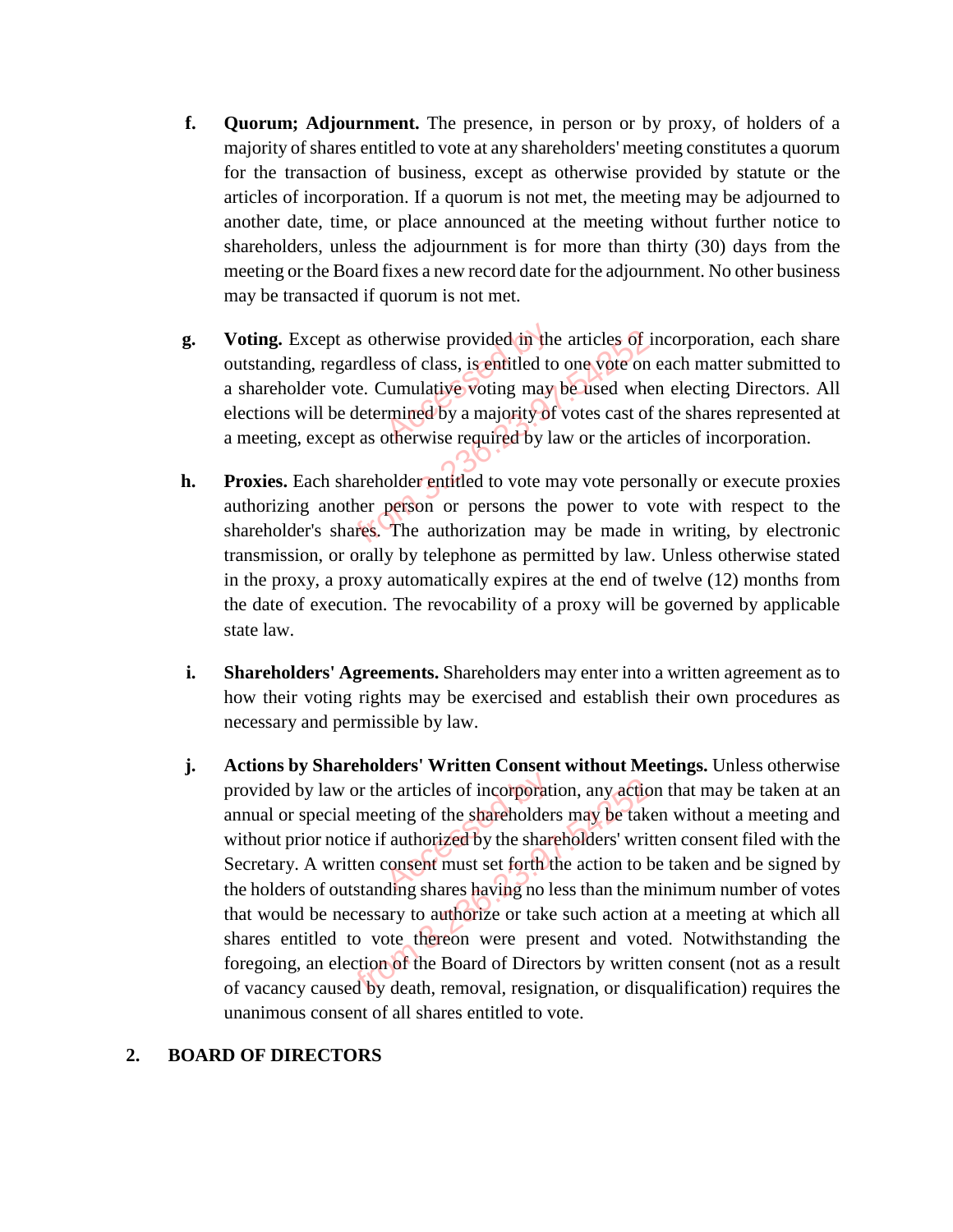- **a. Powers.** Subject to the provisions of any state law, federal law, the articles of incorporation, and the bylaws relating to action required to be approved by the shareholders, the Board of Directors will manage all business and affairs of the corporation. All corporate powers will be exercised by or under the direction of the Board of Directors.
- **b. Standard of Care.** Each Director must exercise corporate powers and perform corporate duties loyally, in good faith, in a manner such Director believes to be in the best interest of the corporation and the shareholders, and with reasonable care using the ordinary prudence that a person in similar position would use under comparable circumstances. Each Director may be held accountable and subject to disciplinary action by the corporation as permitted by state and federal law for failure to meet the necessary standard of care towards the corporation. rudence that a person<br>ances. Each Director m<br>y the corporation as persons of care ordinary prudence that a person in similar pole circumstances. Each Director may be field acty action by the corporation as permitted by smeet the necessary standard of care towards the **and Qualification**. The authorized
- **c. Number and Qualification.** The authorized number of Directors is 1. The number of Directors may be changed by an amendment to the articles of incorporation or as permitted by law. Directors need not be shareholders unless otherwise required by the articles of incorporation.
- **d. Election and Term of Directors.** The Board of Directors will be elected at each annual meeting of the shareholders. Each Director, including a Director elected to fill a vacancy, will hold office until both the expiration of the elected term and until a successor has been elected and qualified.
- **e. Vacancies.** A vacancy in the Board of Directors exists when there are fewer Directors holding office than authorized in the articles of incorporation as a result of death, removal, resignation, disqualification, or the shareholders' inability to elect the full number of authorized Directors at a shareholders meeting.
	- **i.** A vacancy may be filled by majority approval of the remaining Directors, although this may be less than a quorum or by a sole remaining Director. Access<br>Accessible by majority<br>Accessible by majority<br>Accessible by the provided under state
	- **ii.** Unless otherwise provided under state law or the articles of incorporation, the shareholders may elect a Director or Directors to fill any vacancy or vacancies not filled by the remaining Directors by 1) a majority vote; or 2) a written consent of holders of outstanding shares having no less than the minimum number of votes that would be necessary to take action in a meeting where all shareholders entitled to vote were present and voted. vacancy may be filled by majority approval of<br>hough this may be less than a quorum or by a s<br>less otherwise provided under state law or the<br>exhausted by the remaining Directors by<br>viriten consent of holders of outstanding
- **f. Resignation.** Any Director may resign effective upon giving written notice to the Secretary unless the notice specifies a later time for that resignation to become effective.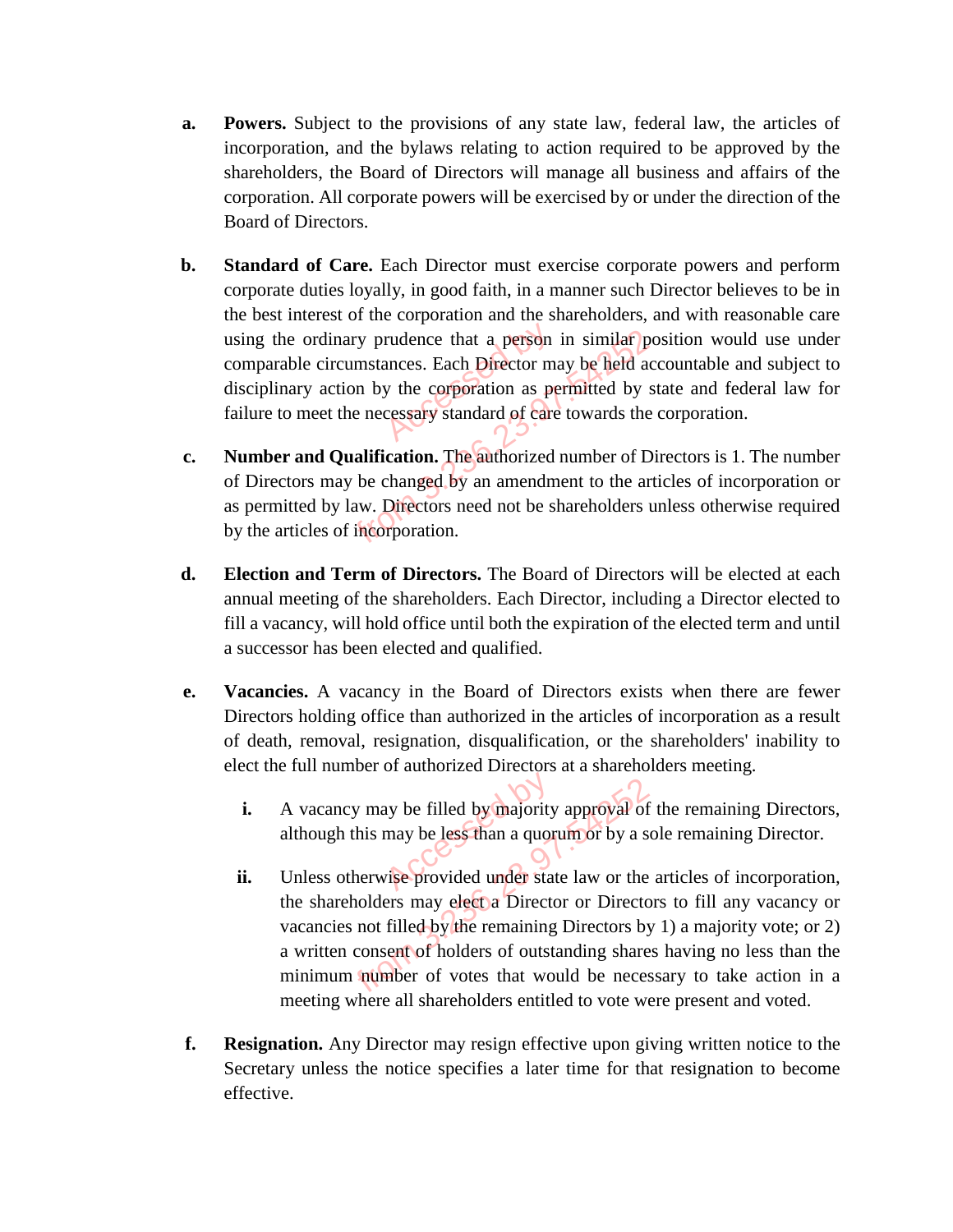#### **g. Removal**

- **i.** Any Director or the entire Board of Directors may be removed, with or without cause, by holders of a majority of shares then entitled to vote unless otherwise restricted by law, the articles of incorporation, or the bylaws.
- **ii.** However, no Director may be removed without cause if the votes cast against the Director's removal would be sufficient to elect the Director under cumulative voting at an election of the entire Board of Directors.
- **iii.** No reduction of the authorized number of Directors pursuant to the articles of incorporation may have the effect of removing any Director before the Director's term of office expires. of the authorized humb<br>on may have the effect<br>in of office expires.

## **h. Meetings**

- **i.** *Time and Place of Meetings.* Regular meetings of the Board of Directors will be held without notice at such time and place as may be determined by Board resolution. Absent such resolution, regular meetings will be held at the corporation's principal executive office. Special meetings may be held at any place designated in the notice of the meetings or, if not stated in the notice or there is no notice, at the corporation's principal executive office. reduction of the authorized number of Director<br>incorporation may have the effect of removing<br>rector's term of office expires.<br><br>The effect of removing<br>the expires.<br><br>Property of the explana meetings of<br>and Place of Meetings.
- **ii.** *Telephonic, Video or Electronic Transmission of Meetings.* Unless otherwise restricted by law, the articles of incorporation, or the bylaws, members of the Board of Directors and any committee designated by the Board of Directors may participate in any meeting by means of conference telephone, video communication, or other electronic transmission methods so long as all Directors or committee members can hear each other and have the capacity to propose or object to specific actions proposed to be taken by the corporation. II. Special Meetings. Special meetings of the Board of Directors may be held
- for any purpose at any time by the Chairman of the Board, the President, any Vice President, the Secretary, or any two Directors.
- **iv.** *Notice of Special Meetings.* Notice of the time and place for special meetings must be given at least four (4) days before the date set for the meeting. Notice may be given personally, by first-class mail, by telephone (including voice messaging system), by facsimile, by electronic mail, or by any other means as permitted by law. The notice need not specify the From 3.236.23.97 and the second test of Specific action<br>
From 3.236.23.97: corporation.<br>
From 3.236.23.97: corporation.<br>
From 3.23.97: corporation.<br>
The Secretary of the Board<br>
The Secretary of any two Direction of the sec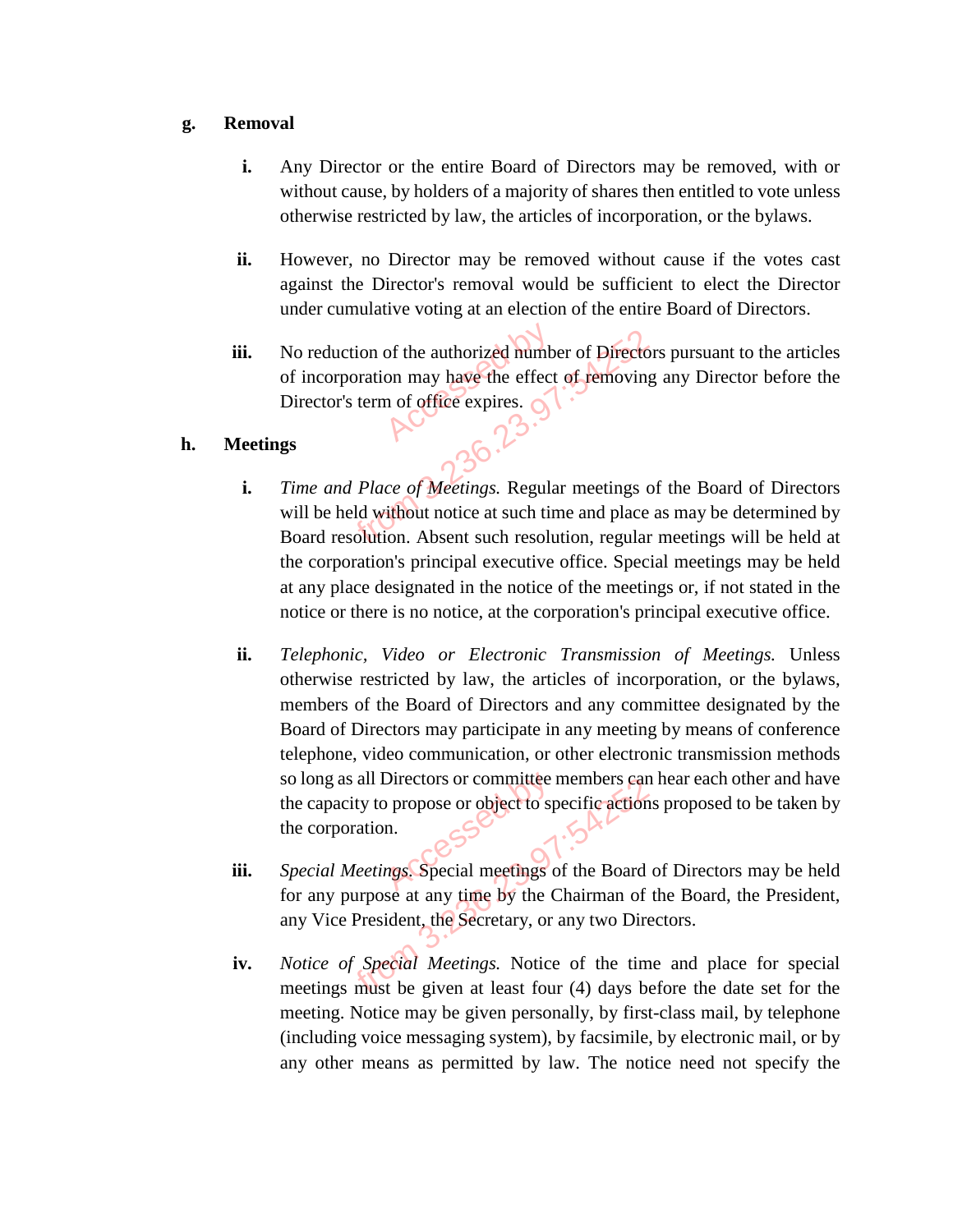purpose of the meeting nor the place if the meeting is to be held at the principal executive office of the corporation.

**v.** *Waiver of Notice.* Any deficiency in the notice of a Board meeting can be waived by attending the meeting without objecting at the commencement of the meeting, by written waiver before or after the meeting filed with the corporate records, or by an approval of the minutes of the meeting.

## **i. Quorum and Voting**

- **i.** A majority of the total number of Directors constitute a quorum for the transaction of business at a Board meeting. The act of a majority of Directors present at any Board meeting where a quorum is present will be considered the act of the Board of Directors, except as may otherwise be provided by law or by the articles of incorporation. majority of the total number of Directors contains action of business at a Board meeting. Therefore present at any Board meeting where a quarticle of the Board of Directors, exceptively law or by the articles of incorporat
- **ii.** If a quorum is not present at any meeting of the Board of Directors, the Directors present may adjourn the meeting without notice other than an announcement at the meeting until a quorum is present.
- **iii.** A meeting where a quorum is initially present may continue to transact business notwithstanding the withdrawal of Directors if any action taken is approved by at least a majority of the number of Directors required to constitute a quorum for that meeting.
- **j. Directors Acting by Unanimous Written Consent without Meeting.** Unless otherwise restricted by the articles of incorporation or these bylaws, any action required or permitted to be taken at any meeting of the Board of Directors, or of any committee thereof, may be taken without a meeting if all members of the Board or committee consent in writing or by electronic transmission. A record of the unanimous written consent must be filed with the corporate records. Notwithstanding the foregoing, a Board of Directors constituting less than the full number of authorized Directors may act by written consent according to procedures established herein to fill vacancies. f, may be taken without<br>t in writing or by elec<br>consent must be<br>foregoing, a Board of D<br>Directors may act by w The Board may appoint committees been also the Roard may appoint the ST and the Board of Directors containing the foregoing, a Board of Directors contain anding the foregoing, a Board of Directors contain and herein to fil
- **k. Fees and Compensation.** Unless otherwise provided by law or the articles of incorporation, Directors and members of a Director's committee may not receive compensation for their services and may not receive reimbursement for expenses.
- **l. Committees.** The Board may appoint committees by resolution passed by a majority of the whole Board, committee membership and composition subject to rules and procedures as permitted by law and the articles of incorporation. Each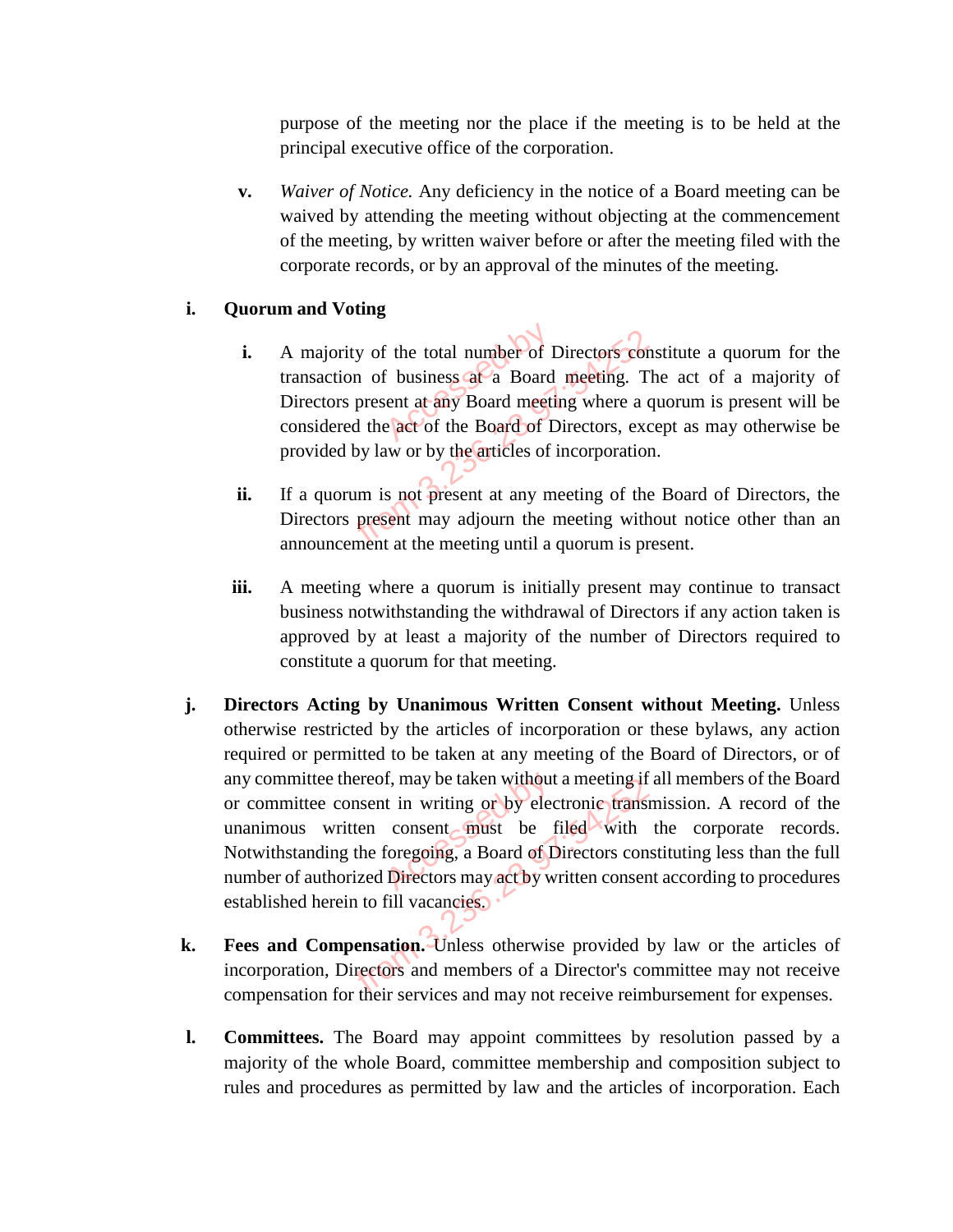committee has such powers as may be expressly delegated to it by resolution of the Board except those powers expressly non-delegable by law or the articles of incorporation.

**m. Approval of Loans to Officers.** The corporation may lend money to, guarantee any obligation of, or otherwise assist, any Directors, officers, employees, or other agents of the corporation whenever, in the judgment of the Board of Directors, such loan, guaranty, or assistance may reasonably be expected to benefit the corporation. The loan, guaranty, or other assistance may be with or without interest and may be secured or unsecured subject to the judgment and approval of the Board of Directors.

#### **3. OFFICERS**

- **a. Principal Officers and Tenure.** The principal officers of the corporation will be a Chairman of the Board or a President or both, a Secretary who may also be called a Clerk, and a Treasurer who may also be called a Chief Financial Officer. The principal officers will be chosen by the Board of Directors and each will serve at the pleasure of the Board of Directors until a successor is duly appointed and qualified or until the officer's death, resignation, or removal as provided by these bylaws, subject to any contractual employment rights that may apply. One person may hold multiple officer positions. The unsecured subject to the judgment and approximate and the subject to the judgment and approximate of the Board or a President or both, a Secretary and a Treasurer who may also be called a Chiefficers will be chosen by
	- **i.** *Chairman of the Board.* The Chairman of the Board, if such an officer is elected, will
		- **A.** preside at all meetings of the Board of Directors;
		- **B.** exercise and perform such powers and duties as may from time to time be assigned by the Board of Directors or prescribed by the bylaws; and **B.** exercise and perform such powers and duties as may from time to time be assigned by the Board of Directors or prescribed by the bylaws; and contract to the exercise and perform such powers and duties prescribed to the
		- President if no President exists.
	- **ii.** *President/Chief Executive Officer.* Subject to the supervisory powers that may be given by the Board of Directors to the Chairman, if such an officer is elected, the President will Exercise and perform such powers and du<br>time be assigned by the Board of Direct<br>bylaws; and<br>exercise and perform such powers and<br>President if no President exists.<br>esident/Chief Executive Officer. Subject to the<br>exident/Chi
		- **A.** have general supervision, direction, control, and management of the business and affairs of the corporation;
		- **B.** preside at all meetings of the shareholders;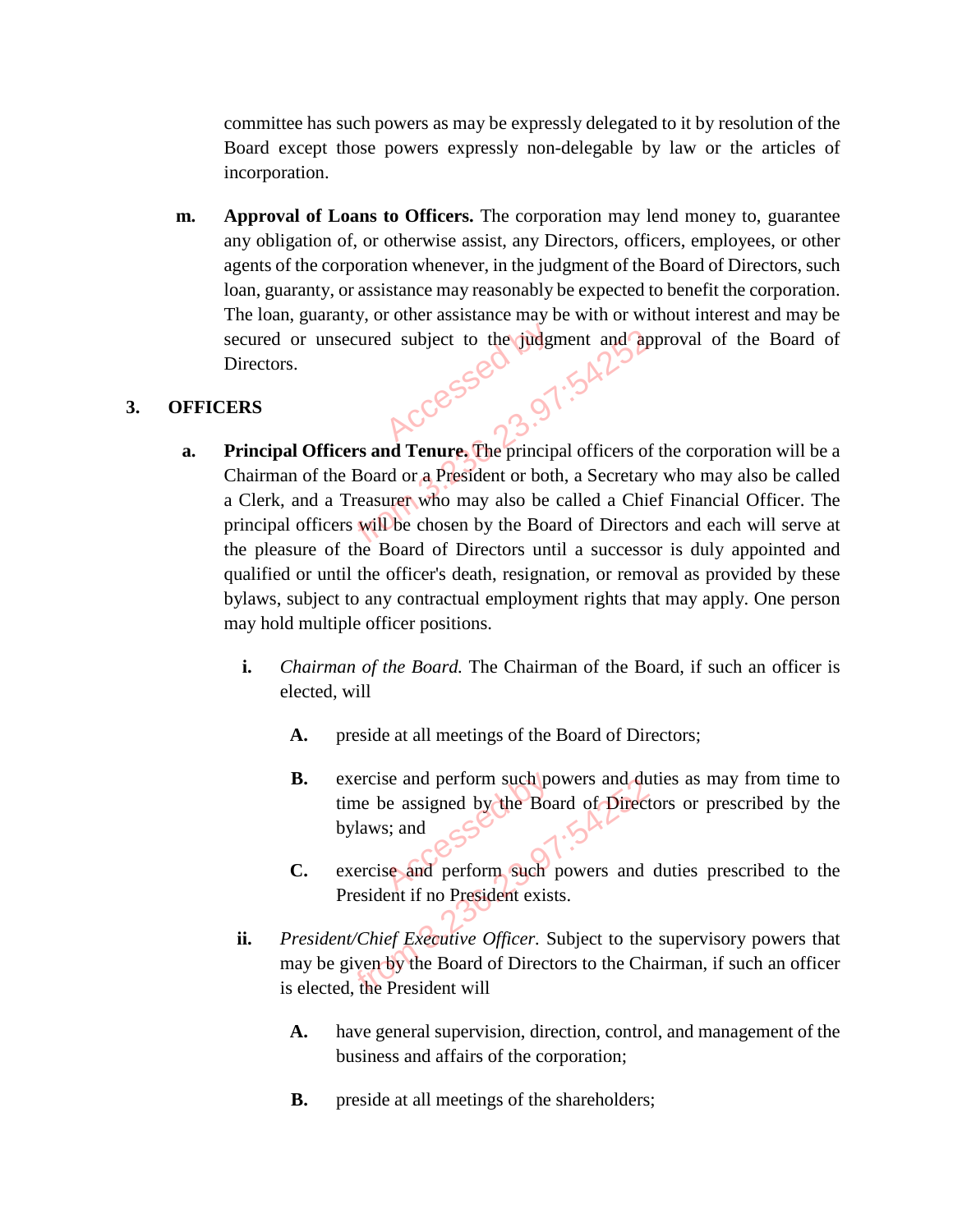- **C.** preside at all meetings of the Board of Directors in the absence of the Chairman or where there is no such position; and
- **D.** exercise and perform such powers and duties as may be prescribed by the Board of Directors or these bylaws.
- **iii.** *Secretary/Clerk.* The Secretary will
	- **A.** maintain at the principal executive office or such other place as the Board of Directors may determine, a book of minutes of all meetings of Directors, committees of Directors, and shareholders;
	- **B.** maintain at the principal executive office or such other place as the Board of Directors may determine, a share register documenting the names of shareholders, their contact information for notice, the number of classes of shares held by each, the number and date of certificates issued, and the number and date of cancellation of every certificate surrendered for cancellation; of Directors may detern<br>ectors, committees of D<br>in at the principal exectors may detern From 3.236.23.97. Solar of Directors, committees of Directors, and<br>the Solar of Directors, committees of Directors, and<br>the Soard of Directors may determine, a share<br>names of shareholders, their contact info<br>number of clas
	- **C.** give notice of all shareholder and Board of Director meetings as required by law and these bylaws;
	- **D.** maintain the corporate seal, if one exists, in safe custody; and
	- **E.** exercise and perform such powers and duties as may be prescribed by the Board of Directors or these bylaws.
- **iv.** *Treasurer/Chief Financial Officer.* The Treasurer will
	- A. maintain adequate and correct books and records of all corporate financial transactions including, but not limited to, accounts of its assets, liabilities, receipts, disbursements, gains, losses, capital, retained earnings, and shares; in adequate and correctial transactions including<br>liabilities, receipts, c<br>ed earnings, and shares; maintain adequate and correct books and<br>financial transactions including, but not 1<br>assets, liabilities, receipts, disbursement<br>retained earnings, and shares;<br>3. deposit all moneys drafts, checks, and ot<br>and to the credit
	- **B.** deposit all moneys, drafts, checks, and other valuables in the name and to the credit of the corporation in the banks and depositories designated by the Board of Directors;
	- **C.** disburse corporate funds as instructed by the Board of Directors;
	- **D.** submit to the President and the Board of Directors, upon request, an account of all the Treasurer's transactions and of the financial condition of the corporation; and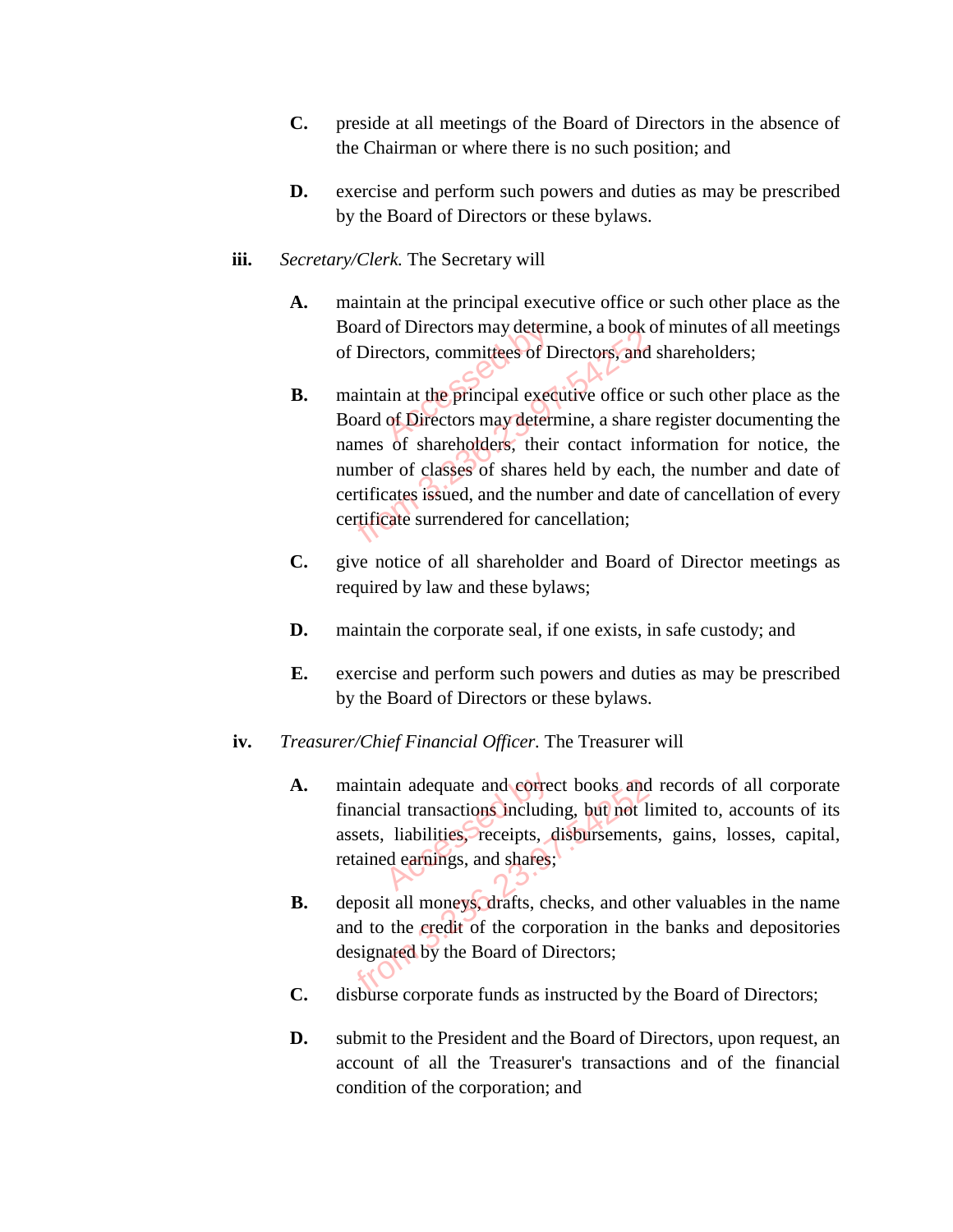- **E.** exercise and perform such powers and duties as may be prescribed by the Board of Directors or these bylaws.
- **b. Subordinate Officers and Tenure.** The corporation may also have, at the discretion of the Board of Directors, one or more Vice Presidents and such other subordinate officers as may be appointed and removed by the President as the business of the corporation may require. Subordinate officers have such authority and will perform such duties as are provided in the bylaws or as the Board of Directors may determine from time to time. Additionally, in the absence or disability of the principal officer for which they assist and support, the subordinate officers will perform all the duties and have all the powers and restrictions of their principal officer.<br>Standard of Care. Each princi officers will perform all the duties and have all the powers and restrictions of their principal officer.
- **c. Standard of Care.** Each principal and subordinate officer must exercise corporate powers and perform corporate duties loyally, in good faith, in a manner such officer believes to be in the best interest of the corporation and the shareholders, and with reasonable care using the ordinary prudence that a person in similar position would use under comparable circumstances. Each officer may be held accountable and subject to disciplinary action by the corporation as permitted by state and federal law for failure to meet the necessary standard of care towards the corporation. of the principal officer for which they assist and<br>ill perform all the duties and have all the power<br>officer.<br>of Care. Each principal and subordinate officer<br>d perform corporate duties loyally, in good faith<br> $\alpha$  be in the

### **d. Removal and Resignation**

- **i.** *Principal Officer.* Subject to any contractual employment rights that the principal officer may have, any principal officer may be removed, with or without cause, by a majority of the Directors at the time in office at any regular or special meeting of the Board.
- **ii.** *Subordinate Officer.* Subject to any contractual employment rights that a subordinate officer may have, any subordinate officer may be removed by the President, with or without cause, as the business of the corporation may require. Officer. Subject to any surficer may have any surficer may have any surficient cause. bordinate Officer. Subject to any contractual of<br>pordinate officer may have, any subordinate of<br>experience of the busine<br>quire.<br>**S** in Office. A vacancy in any office becaus<br>lisqualification, or any other cause must be fil
- **e. Vacancies in Office.** A vacancy in any office because of death, resignation, removal, disqualification, or any other cause must be filled in the manner described in the bylaws for regular appointments to such office.

## **4. CERTIFICATES AND TRANSFERS OF SHARES**

**a. Certificate of Shares.** Shares of the corporation's stock may be certified or uncertified, as provided under Georgia law, and shall be entered in the books of the corporation and registered as they are issued. Certificates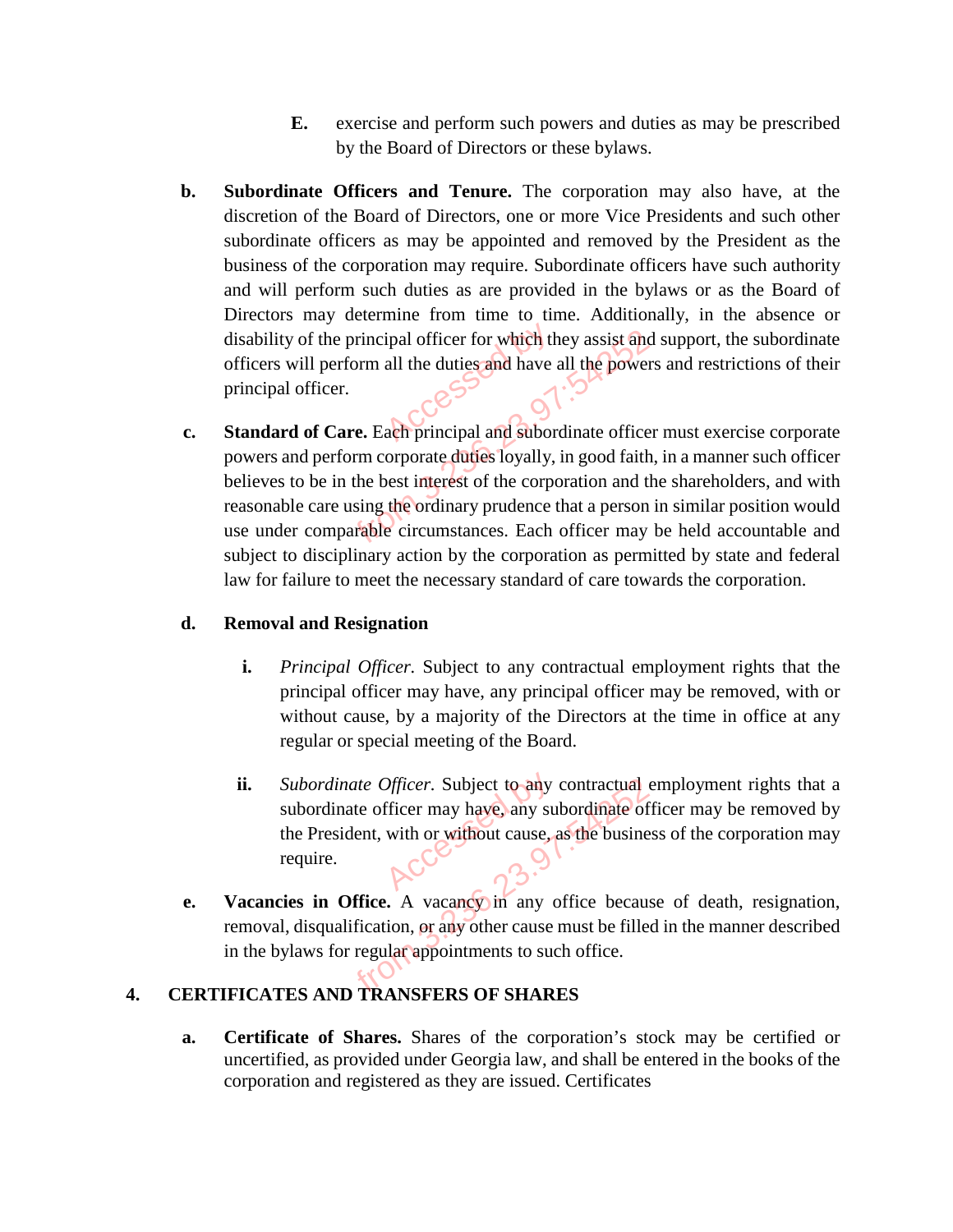representing shares of the corporation's stock shall be signed in the name of the corporation by the chairman of the board or vice chairman of the board or the chief executive officer or president or vice president and by the chief financial officer or an assistant treasurer or the secretary or any assistant secretary, certifying the number of shares and the class or series of shares owned by the

shareholder. Any or all the signatures on the certificate may be facsimile. If any officer, transfer agent, or registrar who has signed or whose facsimile signature has been placed on the certificate shall have ceased to be that officer, transfer agent, or registrar before that certificate is issued, it may be issued by the corporation with the same effect as if that person were an officer, transfer agent, or registrar at the date of issue. Within a reasonable time after the issuance or transfer of uncertified shares, the corporation shall send to the registered owner thereof a written notice that shall set forth the name of the corporation, th shares, the corporation shall send to the registered owner thereof a written notice that shall set forth the name of the corporation, that the corporation is organized under the laws of the State of Georgia, the name of the shareholder, the number and class (and the designation of the series, if any) of the shares represented, and any restrictions on the transfer or registration of such shares imposed by the corporation's certificate of incorporation, these by-laws, any agreement among shareholders or any agreement between shareholders and the corporation. ince. Within a reasonable time after the issuance<br>
corporation shall send to the registered owner<br>
set forth the name of the corporation, that the<br>
laws of the State of Georgia, the name of the sha<br>
the designation of the

- **b. Fully and Partly Paid Shares.** Certificates for shares are issued only when such shares are fully paid, unless the Board authorizes the issuance of certificates for shares as partly paid. If partly paid certificates are authorized, the certificates will include, in addition to after-mentioned requirements, the amount of consideration to be paid therefore and the amount paid thereon.
- **c. Transfer on the Books.** A certificate of shares may be transferred when a shareholder surrenders a certificate that is duly endorsed or accompanied by proper evidence of succession, assignment, or authority to transfer to the Secretary or a transfer agent of the corporation. Upon surrender, it is the duty of the corporation to issue a new certificate to the person entitled thereto, cancel the old certificate, and record the transaction on its books. cate to the person entit<br>cate to the person entit<br>ction on its books.<br>Certificates. The corpo
- **d. Lost or Destroyed Certificates.** The corporation may issue a new certificate of shares in place of any certificates previously issued and alleged to have been lost, stolen, or destroyed. The corporation may require the owner of the lost, stolen, or destroyed certificate to give the corporation a bond of indemnity in at least the same value of the shares represented by the lost, stolen, or destroyed certificates. Except for the transfer, loss, or destruction of certificates of shares, no new certificates for shares may be issued to replace a previously issued certificate. The transaction on its books.<br>
The transaction on its books.<br> **Exercise Community Constrainers** is the corporation may is<br>
blace of any certificates. The corporation may is<br>
destroyed. The corporation may require the ow<br>
c
- **e. Record Date.** For the purposes of determining the shareholders entitled to notice of any meeting, to vote, or for any proper purposes or corporate action (including, but not limited to, dividend payment or other distributions), the Board of Directors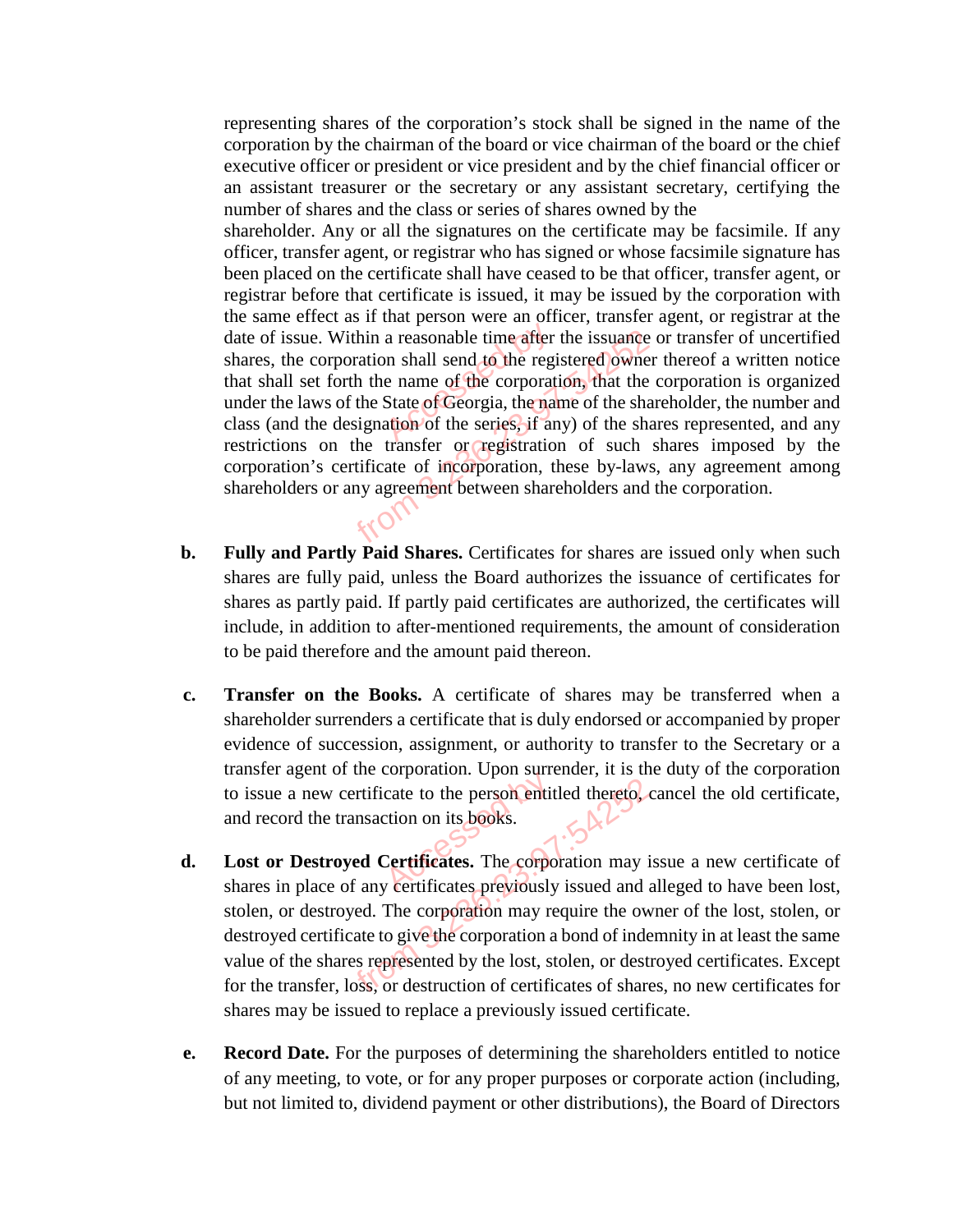may fix a record date in advance no less than ten (10) nor more than sixty (60) days before the date of the meeting or proposed corporate action. If no record date is fixed by the Board,

- **i.** for meeting notices and voting entitlements, the record date is the close of business on the day before notice; or, if notice is waived, the record date is the business day before the day the meeting is held.
- **ii.** for actions by shareholders' written consent without meeting, the record date
- is the day on which the first written consent is given by any shareholder.<br>
for any other purpose, including, but not limited to, matters previously act<br>
upon by the Board of Directors, the record date is the later of **iii.** for any other purpose, including, but not limited to, matters previously acted upon by the Board of Directors, the record date is the later of
	- **A.** the close of business on the day that the Board adopts a resolution relating to such matter; or the day on which the first written consent is given<br>the day on which the first written consent is given<br>the space of Directors, the record date is<br>the close of business on the day that the B<br>relating to such matter; or<br>the
	- **B.** the sixtieth (60th) day prior to the date of such action.

## **5. DIVIDENDS**

- **a. Declaration of Dividends.** Subject to any provisions in applicable law or the articles of incorporation, the Board of Directors may declare and pay dividends upon the capital stock of the corporation. Dividends may be paid in cash, in property, or in shares of the corporation's capital stock.
- **b. Dividend Reserve.** The Board of Directors may set apart a reserve or reserves sufficient for any proper purpose out of any corporate funds available for dividends. Proper purposes include, but are not limited to, meeting contingencies, equalizing dividends, maintaining any property for the corporation, or any other purposes that the Directors believe to be conducive to the corporation's interests. Directors may modify or abolish any such reserve in the manner in which it was created.  $\frac{1}{2}$  any property for the c<br>to be conductive to the

### **6. INDEMNIFICATION**

**a. Directors and Officers.** The corporation may at its option and from time to time indemnify its Directors and officers to the extent permitted by law, the articles of incorporation, and the Directors' or officers' individual contracts against expenses (including attorneys' fees), judgments, fines, settlements, and other amounts actually and reasonably incurred in connection with any proceeding arising by reason of the fact that such person is or was a Director or officer of the corporation. maintaining any property for the corporation, ors believe to be conducive to the corporation's<br>abolish any such reserve in the manner in which<br>**TION**<br>and Officers. The corporation may at its opti<br>its Directors and officers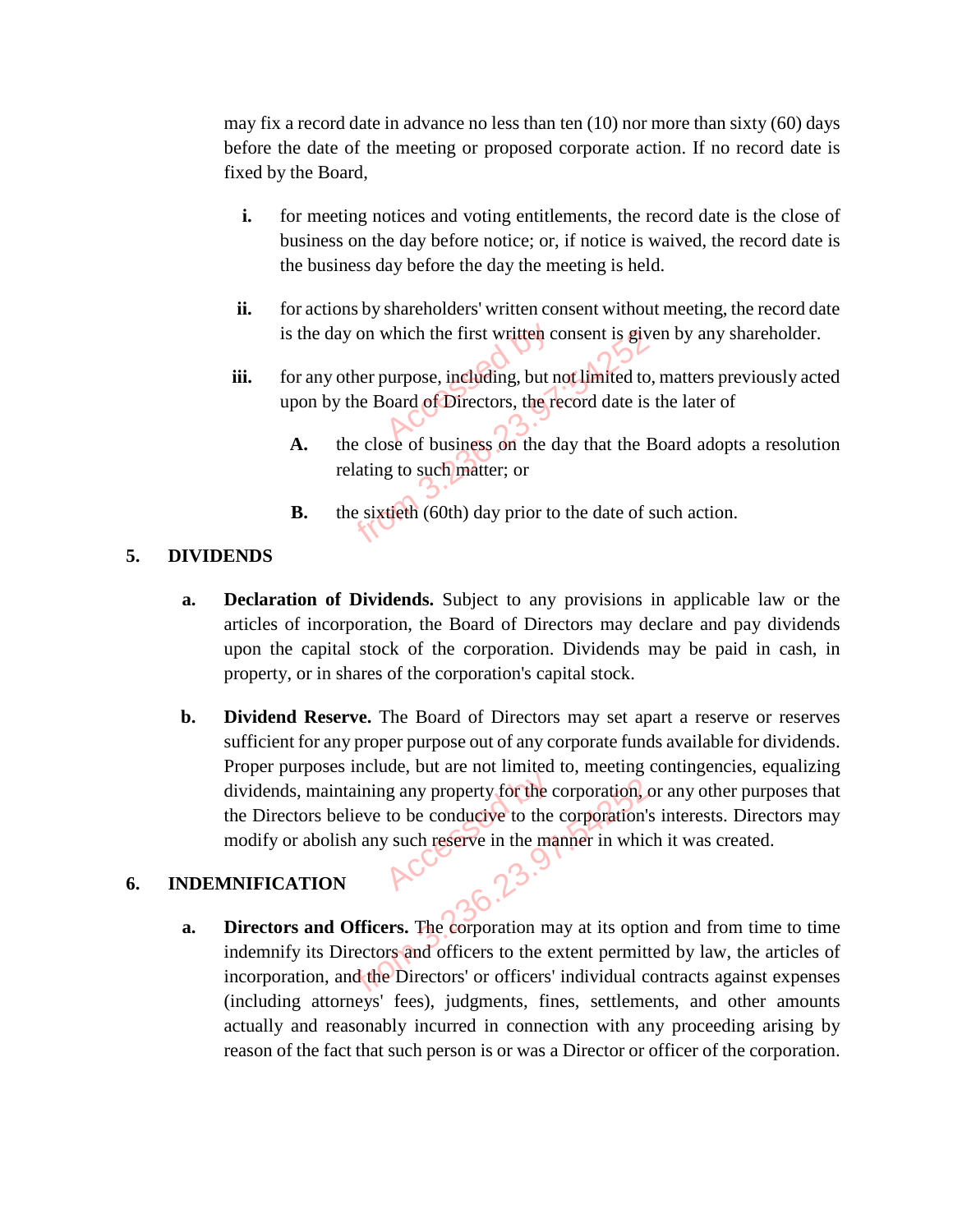- **b.** Irrespective of the foregoing, the corporation may not be required to indemnify any Director or officer in connection with any proceeding (or part thereof) initiated by the Directors or officers themselves unless
	- **i.** such indemnification is expressly required by law; or
	- ii. the proceeding was authorized by the Board of Directors.
- **c. Employees and Other Agents.** The corporation may at its option and from time to time indemnify its employees and other agents to the extent permitted by law, the articles of incorporation, and any applicable individual contracts against expenses (including attorneys' fees), judgments, fines, settlements, and other amounts actually and reasonably incurred in connection with any proceeding arising by reason of the fact that such person is or was an employee or agent of the corporation. apployees and other agention, and any applicable<br>fees), judgments, fin<br>bly incurred in connect<br>such person is or was an miny its employees and other agents to the extra incorporation, and any applicable individual control attorneys' fees), judgments, fines, settlement reasonably incurred in connection with an the fact that such person is or
- **d.** Irrespective of the foregoing, the corporation may not be required to indemnify any employee or agent in connection with any proceeding (or part thereof) initiated by the employee or agent themselves unless
	- **i.** such indemnification is expressly required by law; or
	- **ii.** the proceeding was authorized by the Board of Directors.

#### **7. GENERAL PROVISIONS**

- **a. Fiscal Year.** The corporation's fiscal year is the twelve (12) consecutive months ending on the last day of December or as fixed by resolution of the Board of Directors and may be changed by the Board of Directors.
- **b. Checks, Drafts, and Evidence of Indebtedness.** All checks, drafts, and other payment of money, notes, or any form of indebtedness, issued in the name of or payable to the corporation, must be signed or endorsed by such person or persons in such manner as, from time to time, is determined by resolution of the Board of Directors. **Evidence of Indebte**<br>notes, or any form of ir<br>ation, must be signed on<br>om time to time, is deter
- **c. Executing Corporate Contracts and Instruments.** The Board of Directors, except as otherwise provided in the bylaws, may authorize any officer or agent to enter into any contract or execute any instrument in the name of or on behalf of the corporation. Such authority may be general or confined to specific instances. Unless so authorized or ratified by the Board of Directors or by an officer acting within proper agency power, no officer, agent, or employee has any power or authority to bind the corporation by any contract or engagement or to pledge its credit or render it liable for any purpose or to any amount. Trafts, and Evidence of Indebtedness. All<br>of money, notes, or any form of indebtedness,<br>the corporation, must be signed or endorsed b<br>anner as, from time to time, is determined by r<br>anner as, from time to time, is determin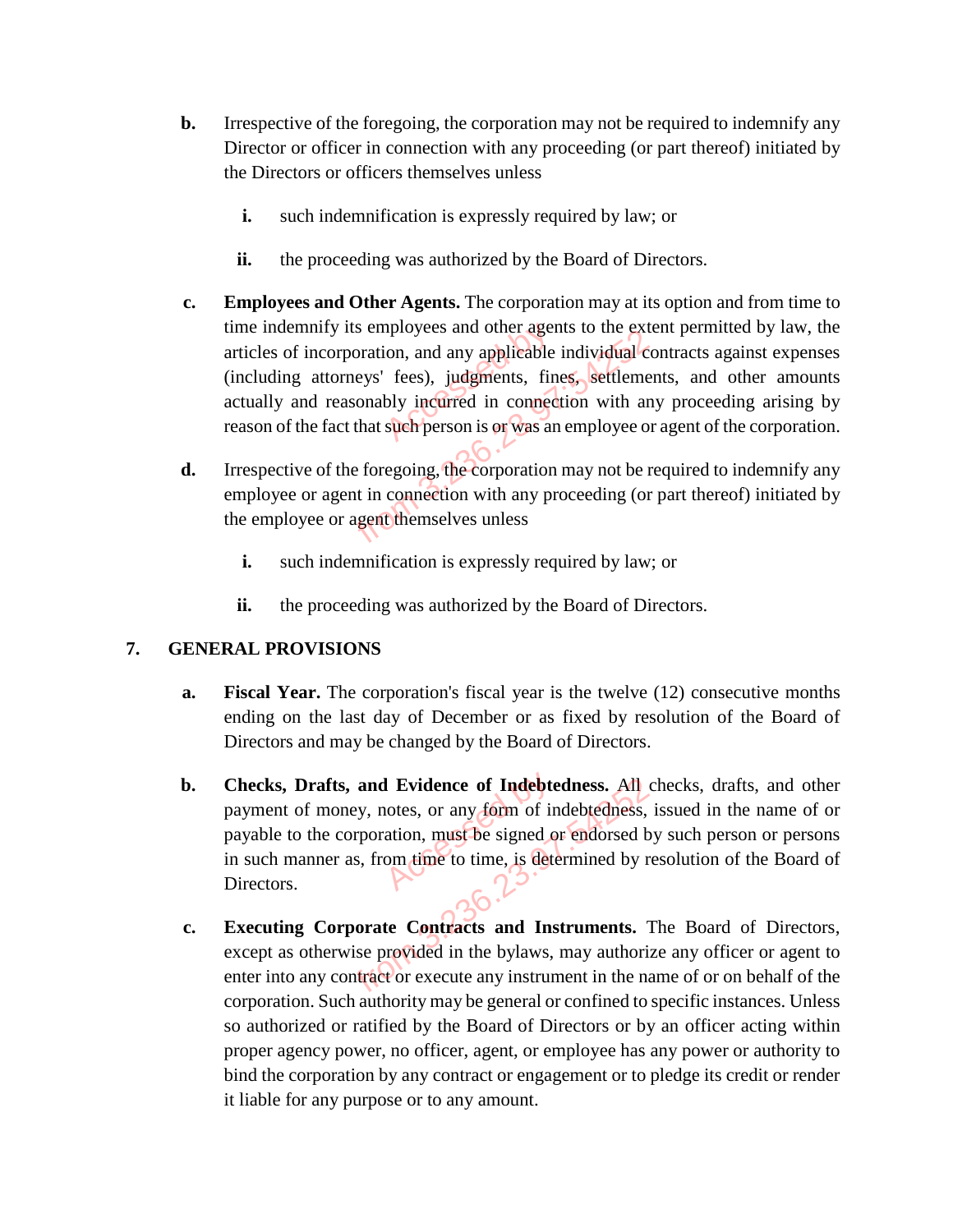- **d. Conflicts of Interest.** The following conflict of interest policy is intended to supplement, but not replace, any applicable state and federal laws governing conflict of interest applicable to corporations and is not intended as an exclusive statement of responsibilities. All Directors or officers have a duty to disclose the existence of any actual or potential conflict of interest, whether personal or financial in nature, and to disclose all relevant material facts to the Directors to enable them to consider whether a conflict exists and whether the proposed transaction or arrangement is in the best interests of the corporation. Upon disclosure of an actual or potential conflict of interest, and after the interested person has had a full opportunity to disclose the relevant facts, the interested person must leave the meeting and the remaining Board members will decide if a conflict of interest exists. Whenever the Board determines that a Director or officer has an actual or potential financial or personal interest in any matter coming before the Board of Directors, the Board must ensure the following: or merest, and articles<br>see the relevant facts,<br>Board determines that<br>personal interest in an The interest of such a the remaining Board members will decide<br>the remaining Board members will decide<br>thenever the Board determines that a Director of<br>inancial or personal interest in any matter con<br>the Board must ensure
	- **i.** The financial or personal interest of such Director or officer is fully disclosed with all relevant material facts to the Board of Directors;
	- **ii.** No interested Director or officer may vote or lobby on the matter or be counted in determining the existence of a quorum at the meeting of the Board of Directors at which such matter is voted upon;
	- **iii.** Any transaction involving the Director's or officer's financial or personal interest must be duly approved by disinterested Directors in the best interest of the corporation;
	- **iv.** Payment must be reasonable and must not exceed fair market value; and
	- **v.** The minutes of meetings at which such votes are taken must include a record of such disclosures, abstention, and rationale for approval.<br> **mendments to Bylaws** of such disclosures, abstention, and rationale for approval.

## **e. Amendments to Bylaws**

- **i.** *Amendment by Shareholders.* The shareholders may adopt new bylaws or amend or repeal these bylaws by
	- **A.** a majority vote; or
- **B.** a written consent of holders of outstanding shares having no less than the minimum number of votes that would be necessary to take action in a meeting where all shares entitled to vote were present and voted. From 3.236.23.97:542.97:542.97:542.97:542.97:542.97:542.97:542.97:542.97:542.97:542.97:542.97:542.97:542.97:542.97:542.97:542.97:542.97:542.97:542.97:542.97:542.97:542.97:542.97:542.97:542.97:542.97:542.97:542.97:542.97:54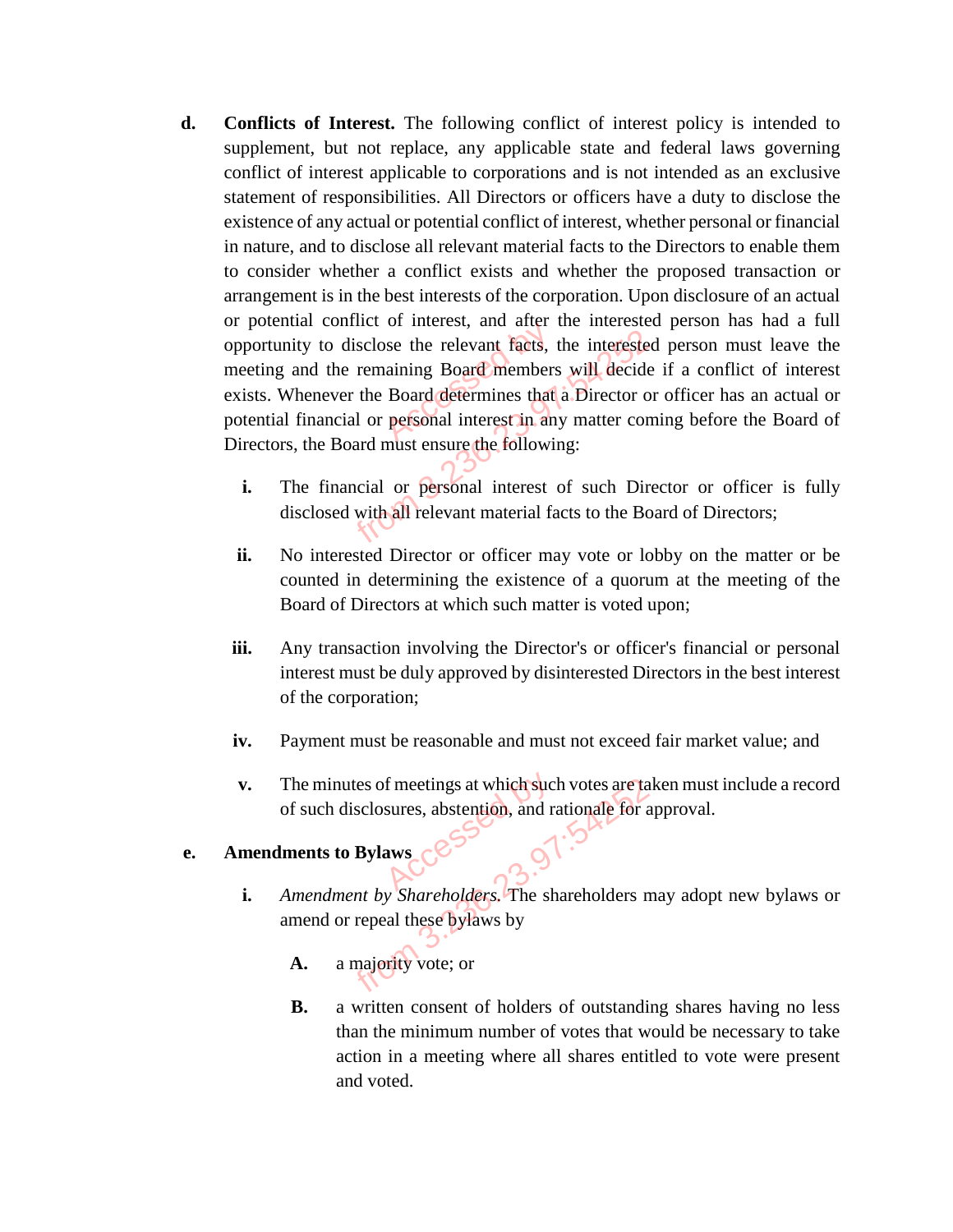- **ii.** Notwithstanding the section above, nothing in the new bylaws or amended bylaws may contradict any terms of the articles of incorporation.
- **iii.** *Amendment by Directors.* Subject to the foregoing rights of shareholders to adopt, amend, or repeal the bylaws, and any other legal provisions, the bylaws may be adopted, amended, or repealed by the Board of Directors.
- **f. Dissolution.** Except as otherwise provided by statute or the articles of incorporation, the corporation may be dissolved only with authorization of a specific purpose.
- supermajority (2/3rd) vote of the shareholders given at a meeting called for that specific purpose.<br> **Offices.** The registered office of the corporation is located at 260 Peachtree St NW, Atlanta, Georgia 30303 or as other **g. Offices.** The registered office of the corporation is located at 260 Peachtree St NW, Atlanta, Georgia 30303 or as otherwise designated by the Board of Directors. The Board of Directors may at any time and place establish offices as required where the corporation is qualified to do business. Frity (2/3rd) vote of the shareholders given at a<br>urpose.<br>
the registered office of the corporation is located<br>
eorgia 30303 or as otherwise designated by the<br>
Directors may at any time and place establish c<br>
ation is qual
- **h. Governing Law.** The bylaws will be governed, construed, and interpreted by, through, and under the laws of Georgia.
- **i. Corporate Seal.** The Board of Directors may adopt a corporate seal, which may be altered from time to time with majority Board approval. The seal may be used by causing it, or a facsimile thereof, to be impressed or affixed or reproduced in any other manner.

Accessed by 1.54252